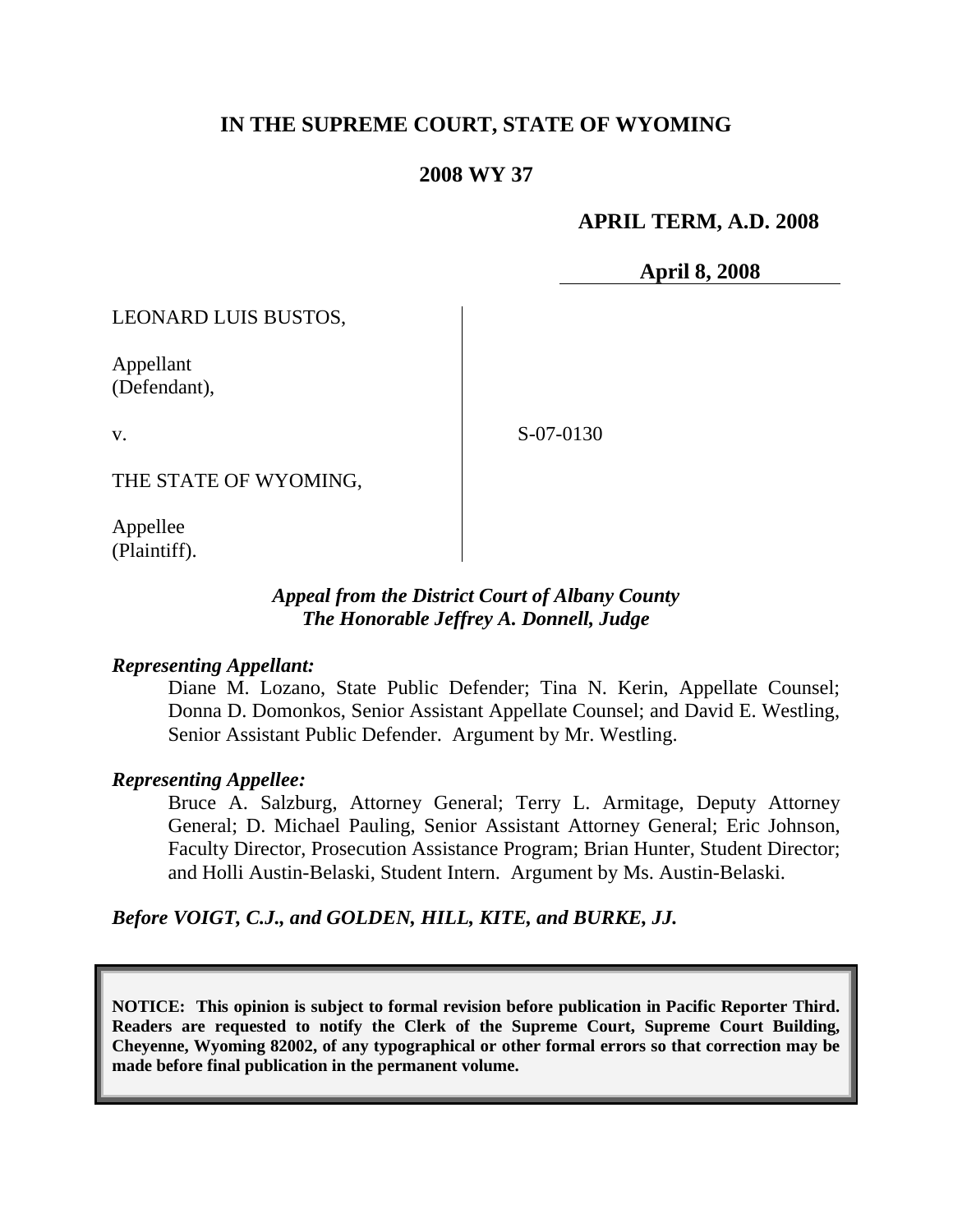## **VOIGT, Chief Justice.**

 $[$ [[1] The appellant was convicted of "[a]ttempt[ing] to cause, or intentionally or knowingly caus [ing] bodily injury to another with a deadly weapon," in violation of Wyo. Stat. Ann. § 6-2-502(a)(ii) (LexisNexis 2007). He appeals that conviction, raising the various issues set forth below. We affirm in part and reverse in part.

### **ISSUES**

[¶2] 1. Did the prosecutor commit misconduct by arguing facts not in evidence?

2. Did the prosecutor commit misconduct by making improper remarks about defense counsel and the defense theory of the case?

3. Did the district court err in considering psychiatric information contained in the presentence investigation report?

4. Did the district court err in ordering the appellant to pay for the cost of impaneling the jury when the appellant failed to appear for a trial setting?

### **FACTS**

[¶3] During the evening of May 6-7, 2006, the appellant went with friends to the Parlor Bar in Laramie, Wyoming. Soon thereafter, a fight ensued, in which the appellant participated. A bar patron, Brad Campbell, intervened by grabbing the appellant and pushing him face-first into a corner and pinning him against a wall. At that point, the bartender, Grant Statton, attempted to break up the fight by shoving Campbell and the appellant apart. Campbell fell across a table, where the appellant again "went after" him. Statton then grabbed the appellant around the waist and began moving him toward the exit door. As he did so, Statton felt what he described as a "big break" in his thigh. He pushed the appellant away and saw that the appellant was holding a knife in his hand.

[¶4] The appellant stumbled partway down the stairs that led to the bar exit. Statton and another bar employee, Nick Ondler, pursued him. The appellant "took a swipe at" Ondler with the knife, but missed. Statton and Ondler then chased the appellant outside, where they tackled him and took the knife from him. A police officer was flagged down and the appellant was arrested.

[¶5] On May 8, 2006, the State filed a Felony Information charging the appellant with one count of possession of a deadly weapon with unlawful intent, one count of aggravated assault and battery for stabbing Statton, and one count of aggravated assault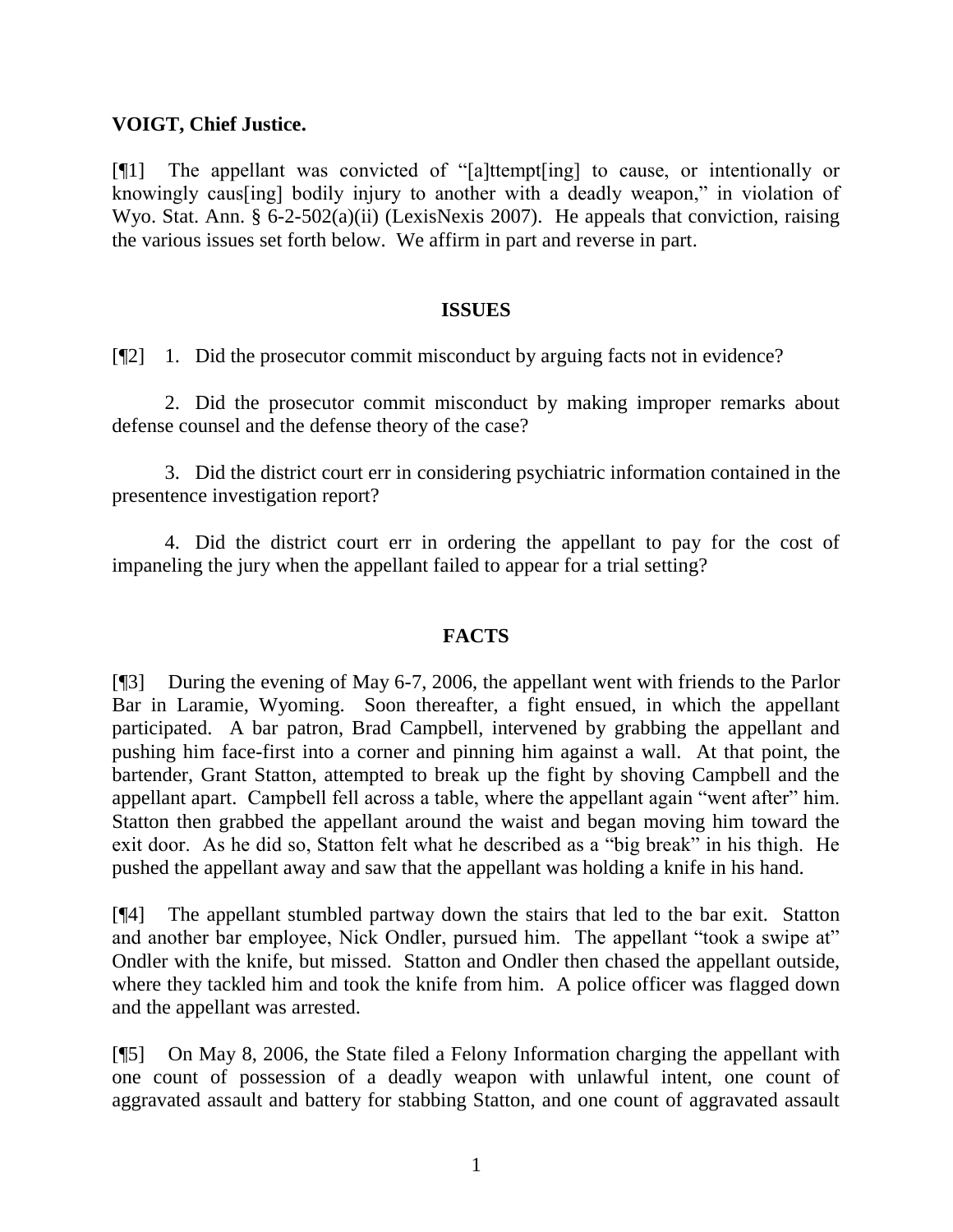and battery for lashing out at Ondler with the knife. The appellant waived his right to a preliminary examination and was bound over to the district court for trial. An identical Felony Information was filed in the district court on May 19, 2006, and the appellant was arraigned on the three charges a little over a month later. He pled not guilty to each  $count<sup>1</sup>$ 

[¶6] The appellant did not appear at the scheduled time for his jury trial on October 16, 2006, and the jury was dismissed. When he appeared an hour later, he was arrested under a bench warrant, his bond was revoked, and he remained in jail until the rescheduled trial, which began on November 6, 2006. After a two-day trial, the jury acquitted the appellant of possessing a deadly weapon with unlawful intent, and of attempting to cause bodily injury to Ondler, but convicted him of stabbing Statton.

[¶7] The district court adjudicated the appellant guilty of aggravated assault and battery and ordered a presentence investigation on November 17, 2006. The district court's order mandated inclusion in the presentence investigation report (PSI) of a substance abuse assessment pursuant to the Addicted Offender Accountability Act found at Wyo. Stat. Ann. §§ 7-13-1301 through 7-13-1304 (LexisNexis 2007). The PSI, including the substance abuse assessment, was completed and sent to the district court on January 4, 2007. After a sentencing hearing, the appellant was sentenced to the custody of the Wyoming Department of Corrections for a period of three to six years, with credit for pre-sentence confinement, and with a recommendation that he be considered for placement in the Wyoming Youthful Offender Program. In addition to other fees and costs, he was ordered to pay \$1,440.00 to the Clerk of District Court for the costs incurred as a result of his failure timely to appear for his first trial setting. This appeal followed.

# **DISCUSSION**

# *Did the prosecutor commit misconduct by arguing facts not in evidence?*

[¶8] The standard of review that we will apply to this issue is affected by the nature of the question and the context in which it arose. During the State's rebuttal closing argument, the following colloquy occurred:

> [PROSECUTOR]: Ladies and gentlemen of the jury, you go back into the jury room, pay close attention to this

<sup>&</sup>lt;sup>1</sup> An Amended Felony Information was filed on October 13, 2006, three days before the scheduled trial. The only amendment appears to be a change in the alleged date of the offenses from May 7, 2006, to May 6 or 7, 2006. The appellant did not object to the amendment.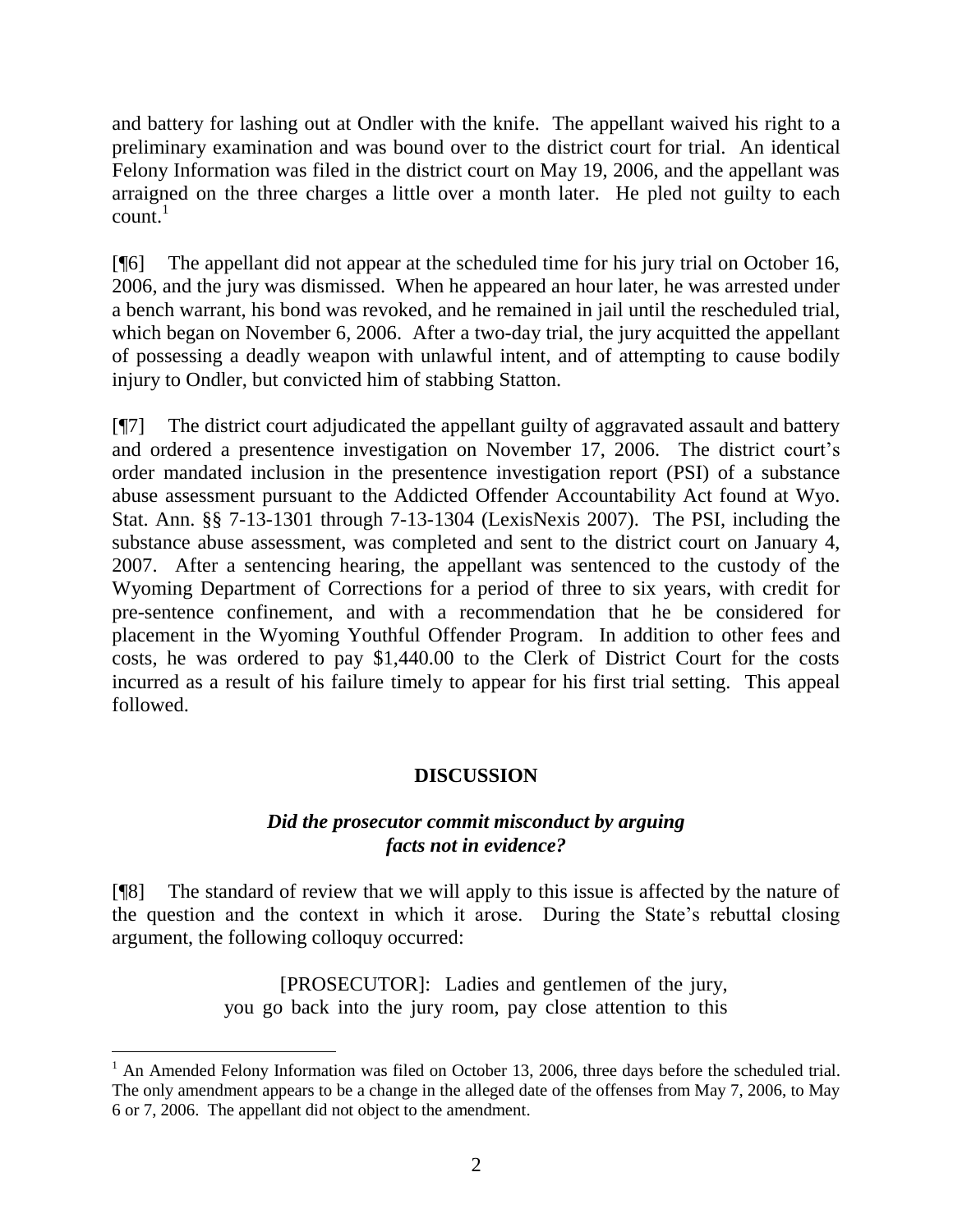green table in this photograph, because that green table is the mere witness that corroborates the testimony of Mr. Campbell. Mr. Campbell told you that after he tried to pull this defendant off of Johnny Vigil; that Grant Statton came over, grabbed him, and threw him into the corner, and he landed across that green table. If you look at the green table, you can see where the top has been in [*sic*] from having somebody thrown on it. That's what we call physical evidence. That corroborates witness's testimony.

[DEFENSE COUNSEL]: I'm going to object. There was no testimony that that table was bent during that altercation, Your Honor.

THE COURT: Overruled. The jury can look at the photos.

[¶9] Defense counsel's objection was couched in terms of stating facts not in evidence, as opposed to prosecutorial misconduct. On appeal, the appellant does not characterize the issue as being an error on the part of the district court in overruling the objection, but as misconduct by the prosecutor in making the statement. While there may be some question whether the issue of prosecutorial misconduct was raised below, both parties presently treat the issue as such. Consequently, we will do the same, especially in view of our historical position that it is unethical for a prosecutor intentionally to misstate the evidence. *See Butz v. State*, 2007 WY 152, ¶ 28, 167 P.3d 650, 657 (Wyo. 2007); *Wilks v. State*, 2002 WY 100, ¶ 30, 49 P.3d 975, 987 (Wyo. 2002); *Trujillo v. State*, 2002 WY 51, ¶ 5, 44 P.3d 22, 24 (Wyo. 2002). Our standard of review where there has been an objection to a prosecutorial statement in closing argument is as follows:

> When an objection is launched to a statement made in closing argument, we defer to the trial court's ruling in the absence of a clear or patent abuse of discretion. *Gayler v. State*, 957 P.2d 855, 860 (Wyo. 1998). Even then, reversal is not warranted unless a reasonable probability exists, absent the error, that the appellant may have enjoyed a more favorable verdict. *Gayler*, [957 P.2d] at 860. *See also Metzger* [*v. State*], 4 P.3d [901], 910 [(Wyo. 2000)].

*Burton v. State*, 2002 WY 71, ¶ 12, 46 P.3d 309, 313 (Wyo. 2002). The allegedly offending statement is reviewed in the following context: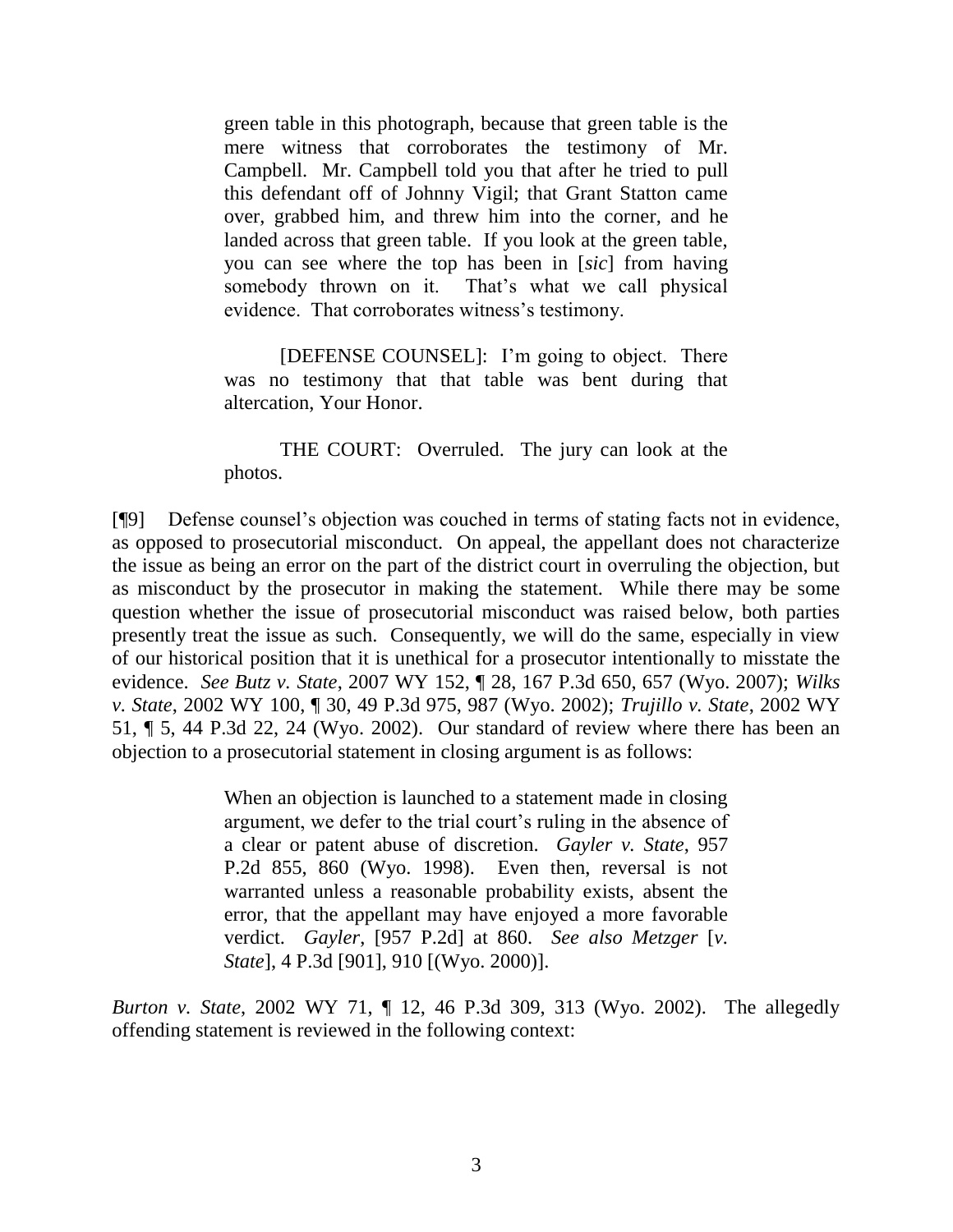Claims of prosecutorial misconduct are settled by reference to the entire record and hinge on whether a defendant's case has been so prejudiced as to constitute denial of a fair trial. Similarly, the propriety of any comment within a closing argument is measured in the context of the entire argument.

*Sanchez v. State*, 2002 WY 31, ¶ 18, 41 P.3d 531, 535 (Wyo. 2002) (quoting *Metzger v. State*, 4 P.3d 901, 910 (Wyo. 2000)).

[¶10] The appellant contends that the prosecutor's statement was improper because no witness testified that the table was bent by Campbell being thrown upon it. The State counters that such is a reasonable inference that could be drawn from the photograph in evidence, and that such inference would be corroborative of Campbell's testimony.<sup>2</sup> We agree with the State. First, no distinction exists between direct evidence and circumstantial evidence, and reasonable inferences may be drawn from the latter, as well as from the former. *Vanvorst v. State*, 1 P.3d 1223, 1229 (Wyo. 2000). Second, it is for the jury to draw, or not to draw, inferences from the evidence. *Id*.; *Lovato v. State*, 901 P.2d 1132, 1134 (Wyo. 1995). Third, the prosecutor may argue all reasonable inferences from the evidence. *Valerio v. State*, 527 P.2d 154, 157 (Wyo. 1974).

[¶11] All of that is what happened in this case. Campbell testified that he was thrown onto a table during the scuffle. A photograph of that table, showing damage, was admitted into evidence. The prosecutor argued the reasonable inference that the table was damaged by Campbell being thrown upon it. It was then appropriately left to the jury to determine whether or not such inference should be drawn from the photograph and the testimony.

[¶12] Finally, we cannot see how the appellant could have been prejudiced by this rather inconsequential piece of evidence. In his brief, the appellant suggests that the case was about conflicting stories, and that he was prejudiced by allowing an unfair inference to be

 $\overline{a}$ 

 $<sup>2</sup>$  An inference is</sup>

a deduction from the facts given, which is usually less than certain but which may be sufficient to support a finding of fact; "a process of reasoning by which a fact or proposition sought to be established . . . is deducted as a logical consequence from other facts, or a state of facts, already proved or admitted. . . . It has also been defined as 'a deduction of an ultimate fact from other proved facts, which proved facts, by virtue of the common experience of man, will support but not compel such deductions."

*Ogden v. State*, 2001 WY 109, ¶ 14, 34 P.3d 271, 275 (Wyo. 2001) (quoting *Barron's Law Dictionary* 231 (2d ed. 1984)).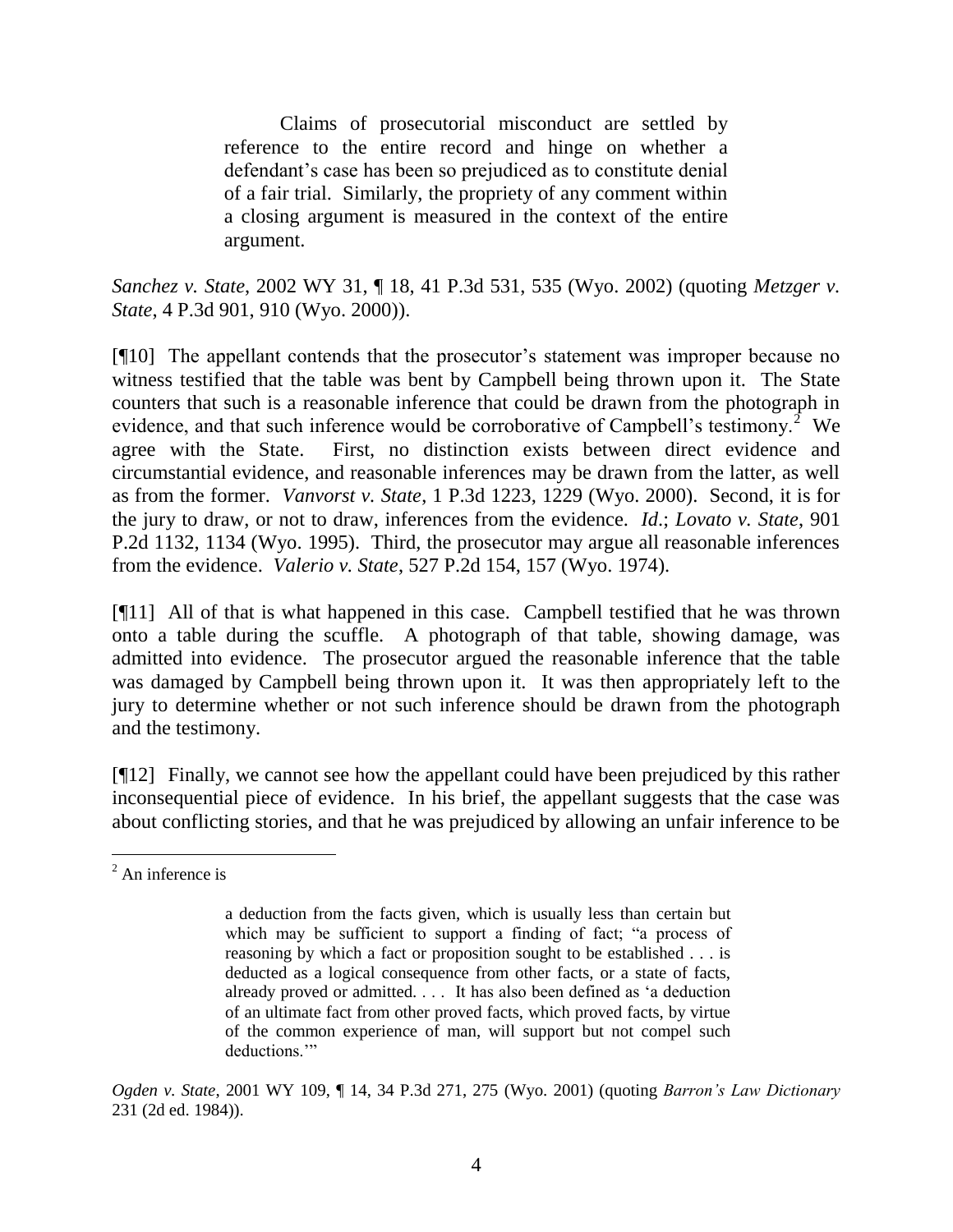used to corroborate a State witness. But the appellant did not dispute Campbell's statement that he had pinned the appellant up against the wall, nor the fact that Campbell was pulled off of him just before Statton began forcing him toward the exit. In short, it simply did not matter to the appellant's defense whether Campbell was thrown onto the table or whether he did or did not damage it.

## *Did the prosecutor commit misconduct by making improper remarks about defense counsel and the defense theory of the case?*

[¶13] The appellant's second allegation of prosecutorial misconduct is directed at the following highlighted statements made in the State's rebuttal closing argument, which statements we will set forth in context:

> We had some real assertions as to – *I wrote it down as the truth according to* **[***defense counsel***]**. But let's look at what he says is in dispute. None of the victims were in uniform. Well, even Mr. Bustos testified that he wasn't going to balk at paying the cover charge or showing his ID to the bouncers because they weren't in uniform. It is not required under Wyoming law that bouncers wear uniforms, and rarely will any of you have any memories of bouncers at any kind of event like this wearing uniforms. That's not a justification for stabbing somebody in the leg. "I stabbed him because he wasn't wearing a uniform." That's pretty thin, when you really boil it down to what he's saying.

> He says no one but the bouncers believe that the  $-$  that they identified themselves. Actually, what you heard was that it was a crowded bar. There were 50 to 60 people in there – unless you believe the defendant and his friend's testimony that maybe there were a hundred or 200 in there, but at least 50 to 60 people. The bouncer said they were running at capacity; they had to make sure there weren't too many people there. But it's a crowded bar. It's loud, and a fight has broken out. Now, all of the other witnesses said they didn't hear it. They didn't say it didn't happen. And really, it doesn't even matter. Does it matter if they ran over there and said they were law enforcement officers?

> What do we really know happened? *Well, again, let's look at the truth according to* **[***defense counsel***].** He says that his client was the victim of a big guy holding him over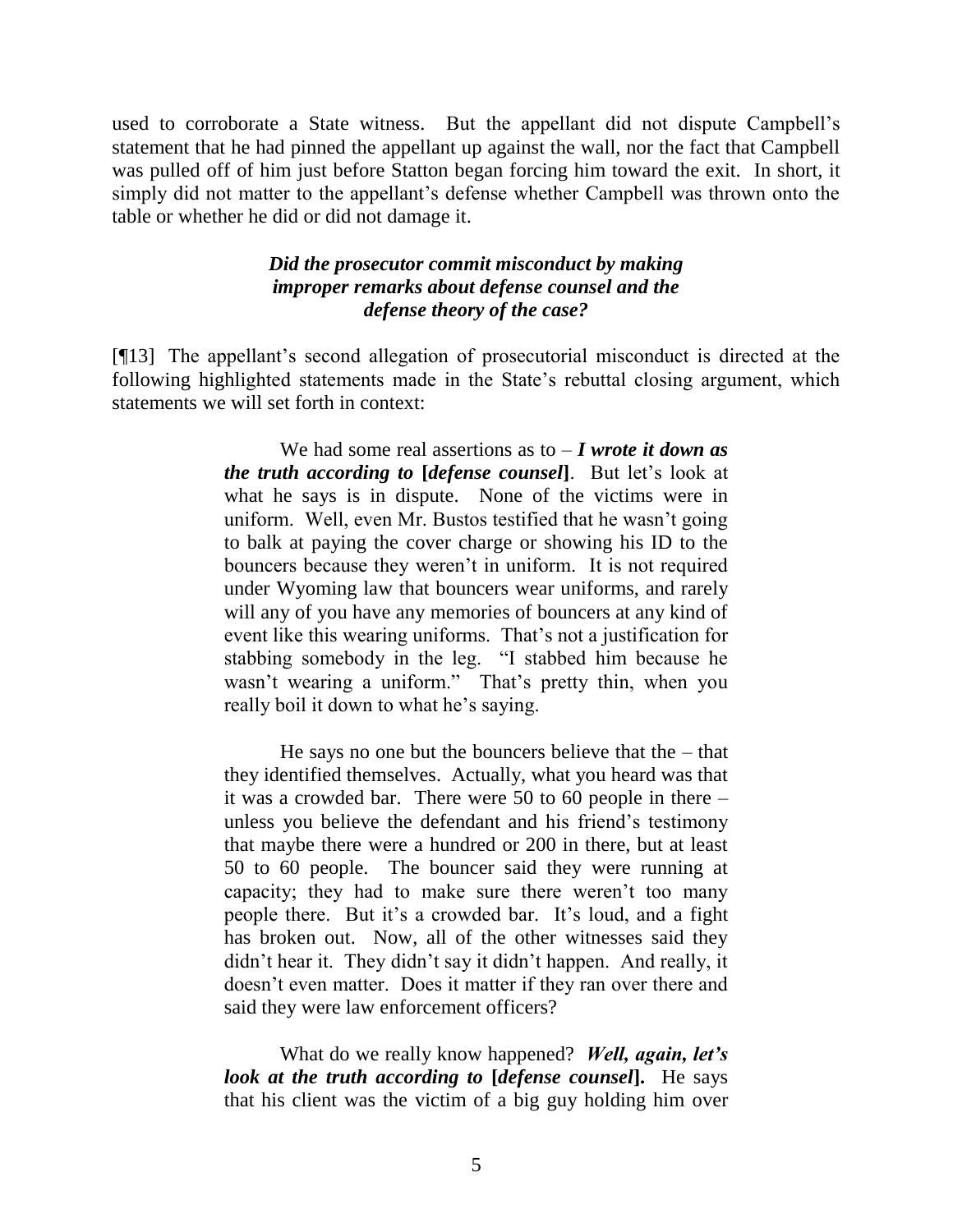the stairs. He was looking down that landing and just knew he was going to be thrown down those stairs. The same photograph that shows you the green table Mr. Campbell was thrown onto also lets you see that even if you're standing in the very doorway, you have a landing in front of you that's at least as wide as the door. He wasn't standing on the brink of the stairs. He was simply looking out the door. He was being held by Mr. Statton in an attempt to restrain him. He was not being thrown anywhere. He was not – nobody testified he was picked up off the floor, except maybe Mr. Bustos. I didn't hear that, but picked up off the floor and thrown – held over the stairs? I don't know where that came from. It's hard to refute.

(Emphasis added.)

[¶14] Our standard for the review of this issue differs from the standard of review we applied to the first issue:

> Because no objection to the prosecutor's closing argument was made at trial, we review the claim under our plain error standard. Plain error exists when 1) the record is clear about the incident alleged as error; 2) there was a transgression of a clear and unequivocal rule of law; and 3) the party claiming the error was denied a substantial right which materially prejudiced him. Prejudice results if [the appellant] can show that he was not allowed a trial on its own merits. Where the plain error elements are met, we may correct the error if it seriously affects the fairness, integrity, or public reputation of judicial proceedings.

*Dysthe v. State*, 2003 WY 20, ¶ 23, 63 P.3d 875, 884 (Wyo. 2003) (internal citations and quotation marks omitted).

[¶15] The first prong of the plain error test has been met in that the questioned remarks clearly appear in the trial transcript. As to the second prong, the appellant characterizes the prosecutor's remarks, first, as implying that the appellant's self-defense defense was a lie, and second, as being a personal attack upon defense counsel. In support of the first contention, he cites *Doherty v. State*, 2006 WY 39, ¶ 22, 131 P.3d 963, 970 (Wyo. 2006) and *Barnes v. State*, 642 P.2d 1263, 1265-66 (Wyo. 1982), for the proposition that the prosecutor can only suggest that the appellant is a liar if that suggestion is supported by the evidence. In support of the contention that disparaging remarks about defense counsel are improper, he cites *Johnson v. Gibson*, 169 F.3d 1239, 1250 (10th Cir. 1999),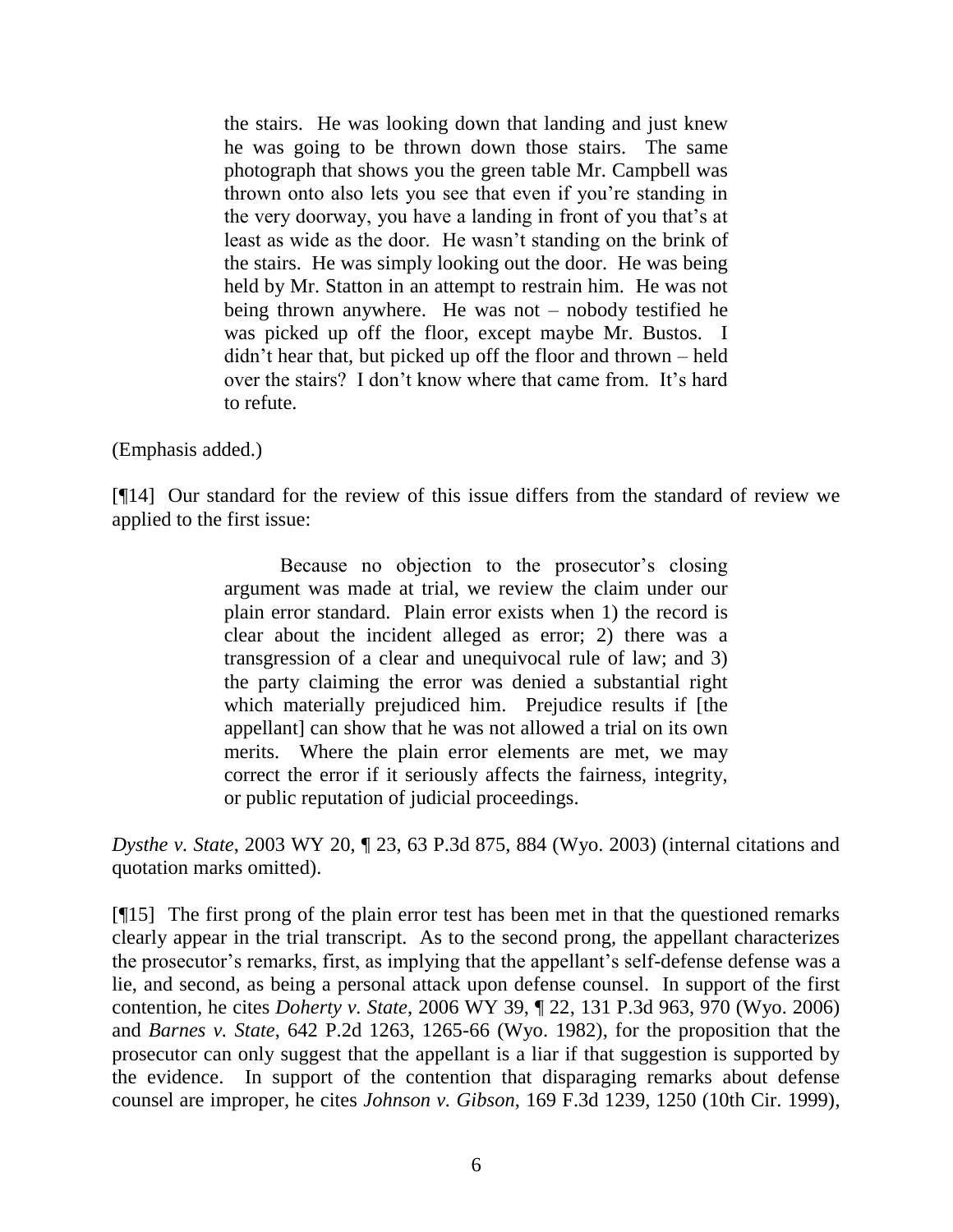*overruled in part on other grounds by Green v. State*, 1993 OK CR 30, 862 P.2d 1271 (Okla. Crim. App. 1993). The authority stated does, indeed, support the stated propositions.

[¶16] In its brief, the State argues that the prosecutor's remarks did not violate a clearly established rule of law because it is the role of the jury in a credibility contest to determine who is telling the truth, and the prosecutor was merely emphasizing for the jury the two different versions of the event presented by the evidence. *See Miller v. State*, 2003 WY 55, ¶ 22, 67 P.3d 1191, 1197 (Wyo. 2003) (as fact finder, jury weighs credibility of witnesses). We agree. While we are not enamored of the prosecutor's phraseology, and we do not condone the personalization of closing argument, we do not find that these words, in this context, violated a specific and clear rule of law. We condoned much more direct and more egregious statements that a defendant was lying in both *Doherty*, 2006 WY 39,  $\P$ [19, 22, 131 P.3d at 969, 970-71 ("There is no tale that is too tall to tell. There is no person too sacred to lie to  $\dots$ . [E]ven if it means taking the stand and lying to 12 jurors of your peers"); and *Barnes*, 642 P.2d at 1265-66 ("While calling a defendant a thief and a liar may not be in good taste, the evidence discloses a reasonable inference that he was not truthful in his testimony and he was in fact a thief"). Further, an implication of disparagement, unchallenged below, simply does not rise to the level of professional misconduct that violates the rules of professional conduct for Wyoming lawyers, the ABA standards for prosecutors, or the right to due process of law. *See* Wyo. R. Prof. Conduct 3.4(e); and *Trujillo*, 2002 WY 51, ¶ 5, 44 P.3d at 24.

[¶17] Even if the statements at issue could be seen as violating a clear rule of law, the appellant has not met his burden of proving that he was prejudiced thereby. *See Butz*, 2007 WY 152,  $\P$  28, 167 P.3d at 657. At most, the two statements were "disparagement" by innuendo," they were brief, and they were said within the context of a comparison of the two versions of the incident. It just cannot be said that they prevented a trial on the merits or seriously affected the fairness of the trial. Finally, we note that the jury was instructed that statements of counsel were not to be considered as evidence, and we assume that juries follow the court's instructions. *Doherty*, 2006 WY 39, ¶ 28, 131 P.3d at 972; *DeJulio v. Foster*, 715 P.2d 182, 187 (Wyo. 1986); *Eckert v. State,* 680 P.2d 478, 485 (Wyo. 1984); *Slaughter v. State*, 630 P.2d 517, 519 (Wyo. 1981).

[¶18] In his brief, the appellant opines that:

The disparaging remarks and relying on facts not in evidence could have affected the jury's deliberations. This was not a case of overwhelming evidence and boiled down to whose version was believable. The prosecutor's misconduct could have affected that decision to Mr. Bustos' detriment.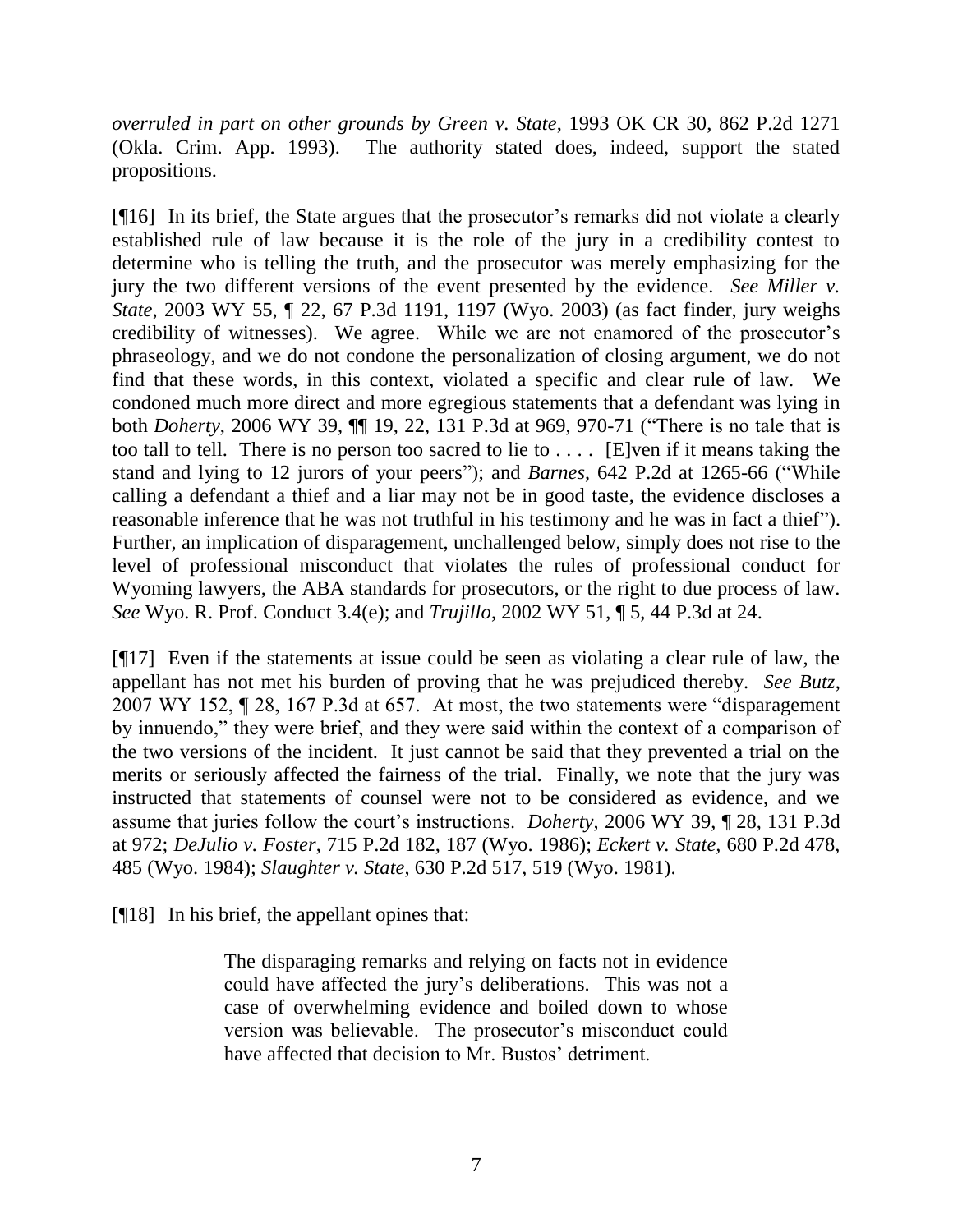$[$ [[19] The problem with this argument, of course, is that "could have affected" is not the test for prejudice under plain error analysis. Rather, the test is whether there is a reasonable possibility that the appellant would have received a more favorable verdict in the absence of the error. *Miller v. State*, 2006 WY 17, ¶ 15, 127 P.3d 793, 798 (Wyo. 2006). That standard has not been met in this case.

# *Did the district court err in considering psychiatric information contained in the presentence investigation report?*

[¶20] As set forth earlier herein, the PSI contained a statutorily required substance abuse assessment, known as an ASI—Addiction Severity Index. *See supra* ¶ 7. Although he did not object below, the appellant contends on appeal that the district court erred in considering at sentencing psychiatric information found in the ASI. The appellant believes we should review this "error" for an abuse of discretion, while the State argues that the lack of an objection below means that plain error analysis is appropriate.

[¶21] Having just decided this very issue in *Janpol v. State*, 2008 WY 21, ¶¶ 14-20, \_\_\_ P.3d  $\ldots$ ,  $\ldots$  (Wyo. 2008), we decline to repeat the detailed analysis of that case. Suffice it to say that, because the question is one of statutory construction—whether the judge is legally entitled under the statute to consider the psychiatric information—it is a question of law that we review *de novo*. The short answer is that the very intent of the statute is to provide information to the sentencing judge concerning the possibility of placing the offender in a treatment program without creating a risk to public safety, and that the psychiatric information is vital to that determination. Furthermore, because the psychiatric information was used for the express purpose for which it was disclosed completion of the ASI and PSI—there was no confidentiality breach. No error occurred.

# *Did the district court err in ordering the appellant to pay for the cost of impaneling the jury when the appellant failed to appear for a trial setting?*

[¶22] The sentence imposed upon the appellant in this case contained a requirement that he pay the Clerk of District Court \$1,440.00 because he failed timely to appear for his first trial setting. This sanction, requested by the State, represented the appearance fee for 48 prospective jurors. No objection to the sanction was lodged at the time it was imposed. The appellant now contends, however, that the district court erred thereby.

[¶23] The parties' briefs provide little guidance in resolving this issue. The appellant cites *Capellen v. State*, 2007 WY 107, ¶ 11, 161 P.3d 1076, 1079 (Wyo. 2007), for the proposition that this Court reviews sentencing decisions for an abuse of discretion. He then relies upon U.R.D.C. 501(b) and *Johnson v. State,* 532 P.2d 598, 601 (Wyo. 1975), for the additional proposition that jury fees may not be taxed as part of the "costs of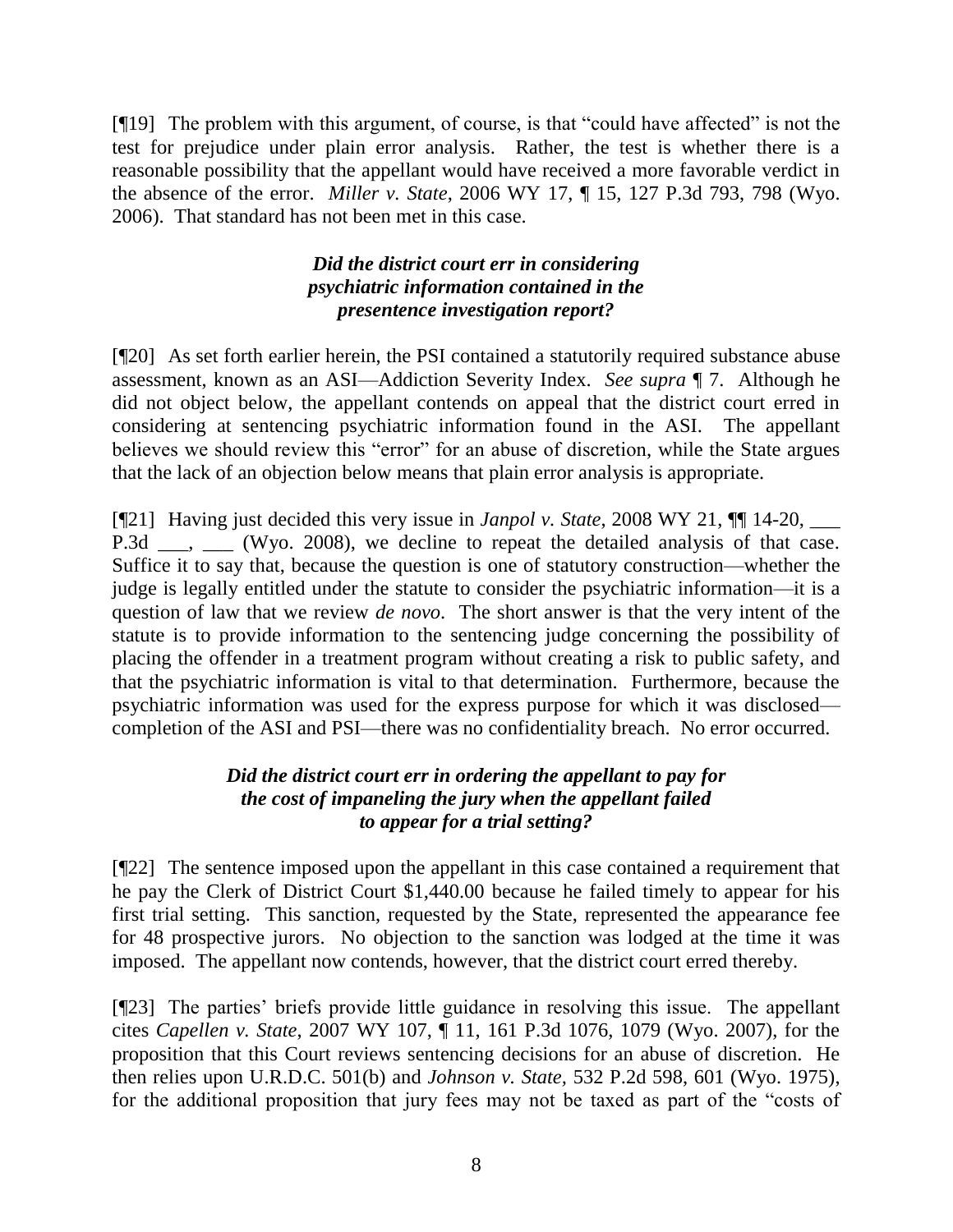prosecution" in a criminal case.<sup>3</sup> The State more accurately describes the  $$1,440.00$ assessment as a sanction, rather than a cost, which may be imposed under U.R.D.C. 901 for the appellant's failure timely to appear for trial.<sup>4</sup> Because there was no objection below, the State espouses plain error review in this Court. That standard was set forth hereinabove. *See supra* ¶ 14. An error of law under the circumstances may be considered an abuse of discretion. *In re CT*, 2006 WY 101, ¶ 8, 140 P.3d 643, 646 (Wyo. 2006).

[¶24] The State cites *Travelers Insurance Company v. Palmer*, 714 P.2d 765, 765-67 (Wyo. 1986), where this Court affirmed the district court's imposition of sanctions under U.R.D.C. 901 against a party for failing to appear at a scheduled pretrial conference. Further, the State contends that U.R.D.C. 503(b) specifically authorizes the district court to impose jury fees as a sanction for causing a mistrial, which the State defines as "[a] trial that the judge brings to an end, without a determination on the merits, because of a procedural error or serious misconduct occurring during the proceedings." *See Black's Law Dictionary* 1023 (8th ed. 2004). What neither party does, however, is point the Court to any precedent for the precise question of whether a court may require a criminal defendant to pay, as a sanction, the jury appearance fees for failing to appear at a scheduled trial.

 $[925]$  Wyoming's case law is clear that "institutional costs," including jury fees, may not be assessed against a criminal defendant as "costs." *Seaton v. State*, 811 P.2d 276, 282-83 (Wyo. 1991); *King v. State*, 780 P.2d 943, 958 (Wyo. 1989); *Kaess v. State*, 748 P.2d 698, 703 (Wyo. 1987); *Johnson*, 532 P.2d at 601; *Arnold v. State*, 306 P.2d 368, 378 (Wyo. 1957). We are not satisfied, however, that this answers the question presently before us. Clearly, the reason for not allowing the assessment of jury fees against a criminal defendant is based upon the desire to protect the constitutional jury trial right. *Arnold*, 306 P.2d at 377-78. We are not convinced that this precept automatically insulates a criminal defendant against appropriate sanctions for failing to appear for a scheduled trial. There is a fundamental difference between paying the cost of the jury

 $3$  U.R.D.C.  $501(b)(2)$  provides as follows:

(2) Assessment of Costs Upon Defendant. – Payment of the costs of prosecution may be added to and made a part of the sentence in any felony case if the court determines that the defendant has an ability to pay or that a reasonable probability exists that the defendant will have an ability to pay.

 $<sup>4</sup>$  U.R.D.C. 901 provides, in part, as follows:</sup>

The following may be imposed for violation of these rules:

. . . . (2) Monetary sanctions; . . . .